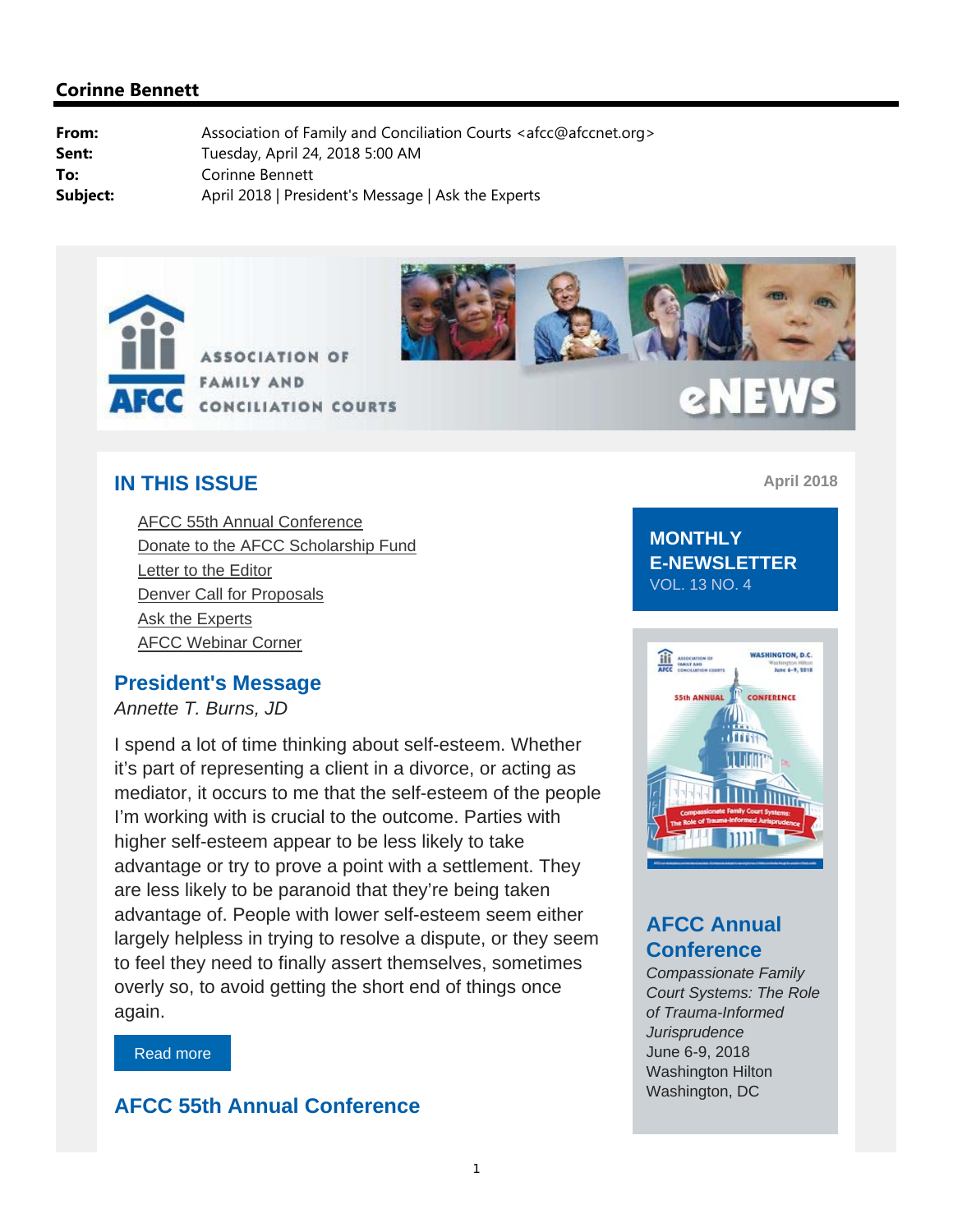*Compassionate Family Court Systems: The Role of Trauma-Informed Jurisprudence* June 6-9, 2018, Washington Hilton Hotel

#### **Two weeks remains to register at a discounted rate. Click here to register now!**

Join AFCC for these outstanding headliners and much more!

- **Jaycee Dugard**, talks about the trauma of her abduction and captivity
- **Bob Woodward** and **Kyle Pruett** discuss the loss of civility in our institutions
- **Dr. Shawn Marsh** untangles the trauma from the drama
- **Judge Dan Michael** discusses trauma-informed practice, and
- **The Capitol Steps** will put the mock in democracy. Check out a sample of their work.

#### Register now!

#### **Book your hotel room**

**The Washington Hilton room block is currently sold out.** *Please contact AFCC's Meeting Manager, Nicole Ellickson or 608-664-3750 if you would like to be added to a waitlist.*

**There is also an overflow room block .5 miles away from the Washington Hilton, at the Kimpton Carlyle Hotel Dupont Circle**. The rate is \$199/night for single or double occupancy. Book online or call 1-800-546-7866

## **Thank you to our Conference Sponsors!**





delaney mckinney<sup>LLP</sup> For your Family. For your Future.

#### **AFCC Chapter Conferences**

## Australia Chapter Annual **Conference**

August 16-18, 2018 The Hilton Victoria Square Adelaide, SA, Australia

## Washington Chapter

Annual Conference September 22, 2018 Washington Athletic Club Seattle, Washington

#### Florida Chapter Annual **Conference**

September 26-28, 2018 The Florida Hotel and Conference Center Orlando, Florida

Wisconsin Chapter Annual Conference September 28, 2018

#### Illinois Chapter Annual **Conference** October 19, 2018 Chicago, Illinois

**Check out AFCC Guides for Self-Represented Litigants and Professionals who work with them**

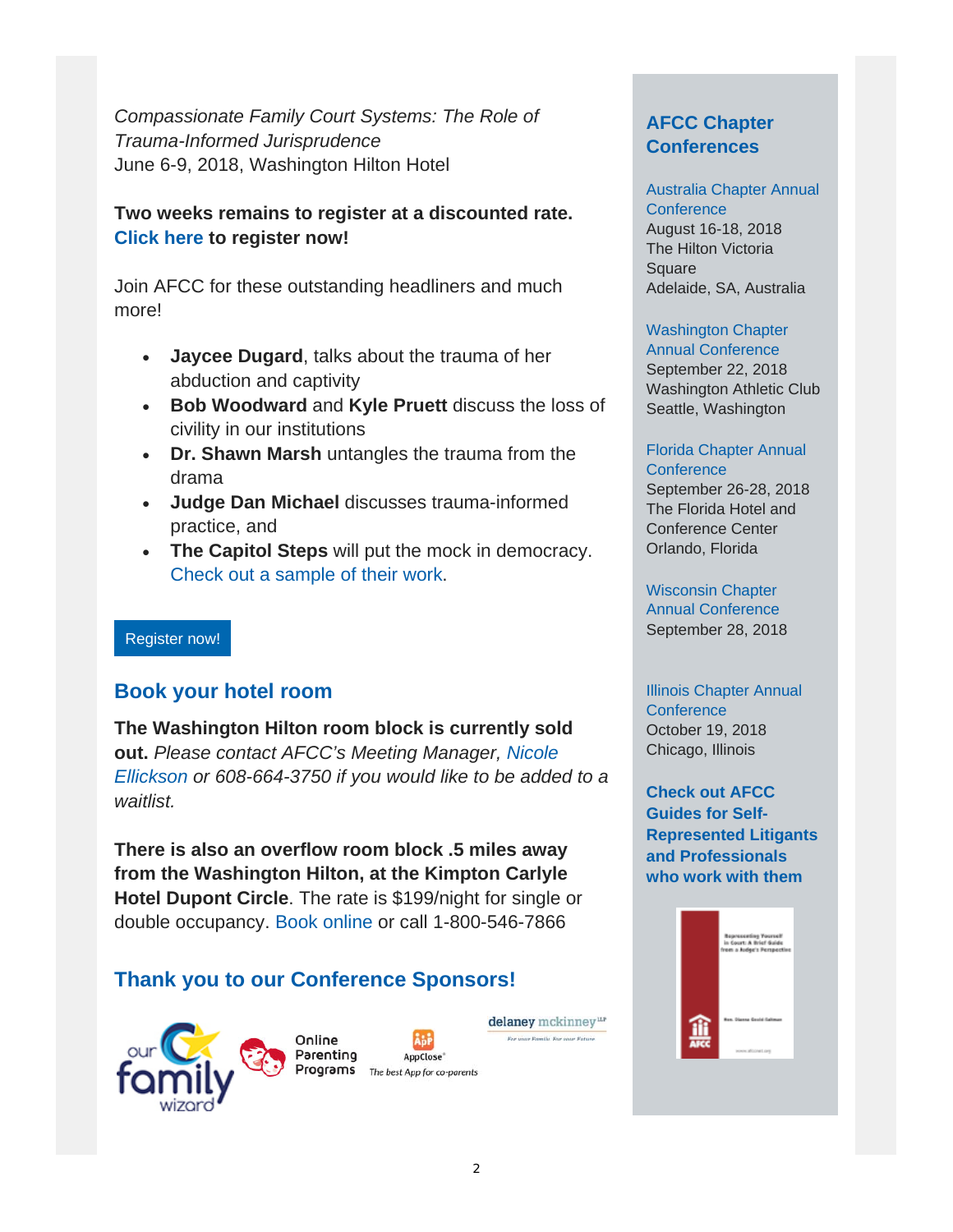Thank you to our Diamond and Platinum Sponsors. To see a complete list of sponsors, click here.

## **Donate to the Silent Auction**

This year AFCC celebrates its 20th silent auction! All proceeds support AFCC special projects and initiatives. Donate an item and attend the auction to bid! You do not need to attend the conference to donate. Past auction items include tropical getaways, one-of-a-kind jewelry, sports memorabilia, the latest tech gadgets and electronics, books, and more.

Donate an item

## **Donate to the AFCC Scholarship Fund**

**There is still time to contribute to the AFCC Scholarship Fund!** The AFCC Scholarship Fund helps colleagues attend the annual conference, to hear from world renowned speakers in their field, and network with other professionals. This year, AFCC has awarded more than 50 scholarships to deserving applicants!

If you have not already given this year, please consider giving a gift today. Thank you to all the AFCC members who have already donated, know that your gift reaches many.



Donate today!

## **Letter to the Editor**

*patti cross, JD and Tami Moscoe, JD*

Dr. Bernie Mayer in his article, Can We Talk? What we have learned about how to have productive conflicts about family policy and family law, in the January 2018 Family Court Review states:

**\_\_\_\_\_\_\_\_\_\_\_\_\_\_\_\_\_\_\_\_\_\_\_\_\_\_\_\_\_\_\_\_\_\_\_\_\_\_\_\_\_\_\_\_\_\_\_\_\_\_\_\_\_\_\_\_\_\_\_\_**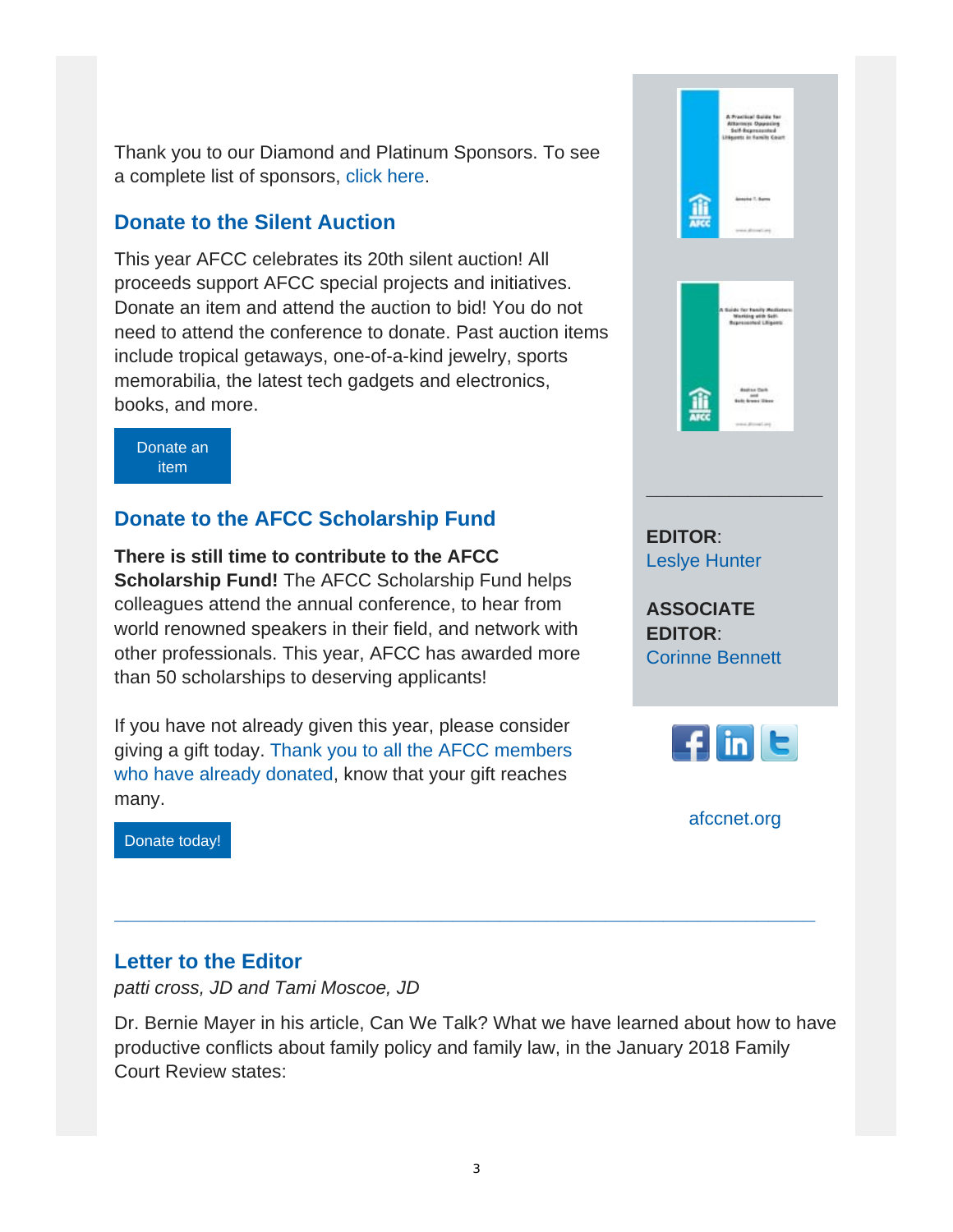"…but the more essential challenge is to establish durable and productive channels of communication…."

Read more

#### **Response to cross and Moscoe**

*Bernie Mayer, PhD*

Thanks for the opportunity to respond to the letter from patti cross and Tammy Moscoe, which called into question some of the observations that I made in my address to the AFCC annual conference in 2017 which were reprinted in the last issue of the FCR.

**\_\_\_\_\_\_\_\_\_\_\_\_\_\_\_\_\_\_\_\_\_\_\_\_\_\_\_\_\_\_\_\_\_\_\_\_\_\_\_\_\_\_\_\_\_\_\_\_\_\_\_\_\_\_\_\_\_\_\_\_** 

Read more

### **AFCC 13th Symposium on Child Custody: Call for Proposals**

*Guidelines and Standards and Rules, Oh My*! November 8-10, 2018 Denver, Colorado

The AFCC Conference Committee is seeking proposals for 90-minute workshop sessions. Share your work with the interdisciplinary community of family law professionals who attend AFCC conferences. Proposals must be received using the online form by May 7. The program brochure and online registration will be available July 2018.

View the call for proposals.

Submit Online

## **Ask the Experts: 10 Things to Know About Step-Up Planning: When and How to Determine the Right Time**

*Leslie Drozd, PhD and Marsha Kline Pruett, PhD, ABPP*

In the child custody field, we know that children do best when they have a relationship with parents that are reasonably able to take care of them and keep their interests in mind. We know that families change, developmentally and systemically, due to normative growth and unexpected events. We don't know how to come up with a parenting plan for 2 and 4-year old children that will for sure work ten years later. We can, though, come up with a framework to help us better know what we don't know. That framework is what we are calling a Step-Up Plan.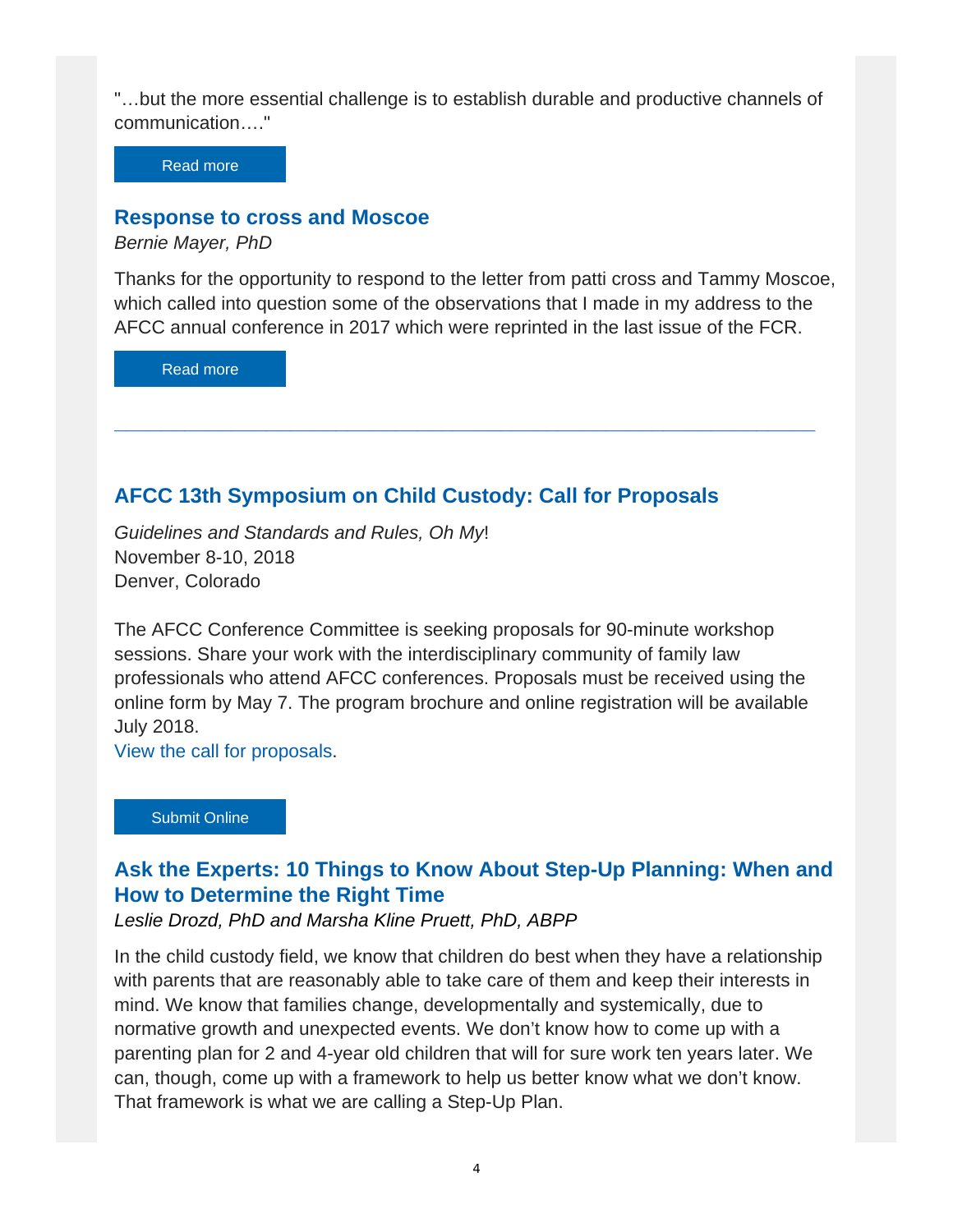#### **AFCC Webinar Corner**



Register now for next month's webinar: **A SAFeR Approach to Parenting Arrangements in Cases Involving Intimate Partner Violence** Loretta Frederick, JD May 15, 2018, 2018 1:00-2:00pm Eastern time USA

Register now

If you missed this month's webinar, Stepping-up Parenting Time: When and How to Determine the Right Time, **AFCC members may access the recording for free starting April 24th** through the Member Center of the AFCC website.

**Join AFCC E2M (early-to-mid career professionals) webinar**:

#### **Publishing in the** *Family Court Review*

Barbara Babb, Robert E. Emery, PhD, Matthew G. Kiernan May 8, 2018 1:00-2:00pm Eastern Time Register today!

This webinar is geared towards the E2M crowd and is free to AFCC members. Please register to participate!

#### **Chapter News**



Meet Rebecca Smith, President of the **Texas Chapter**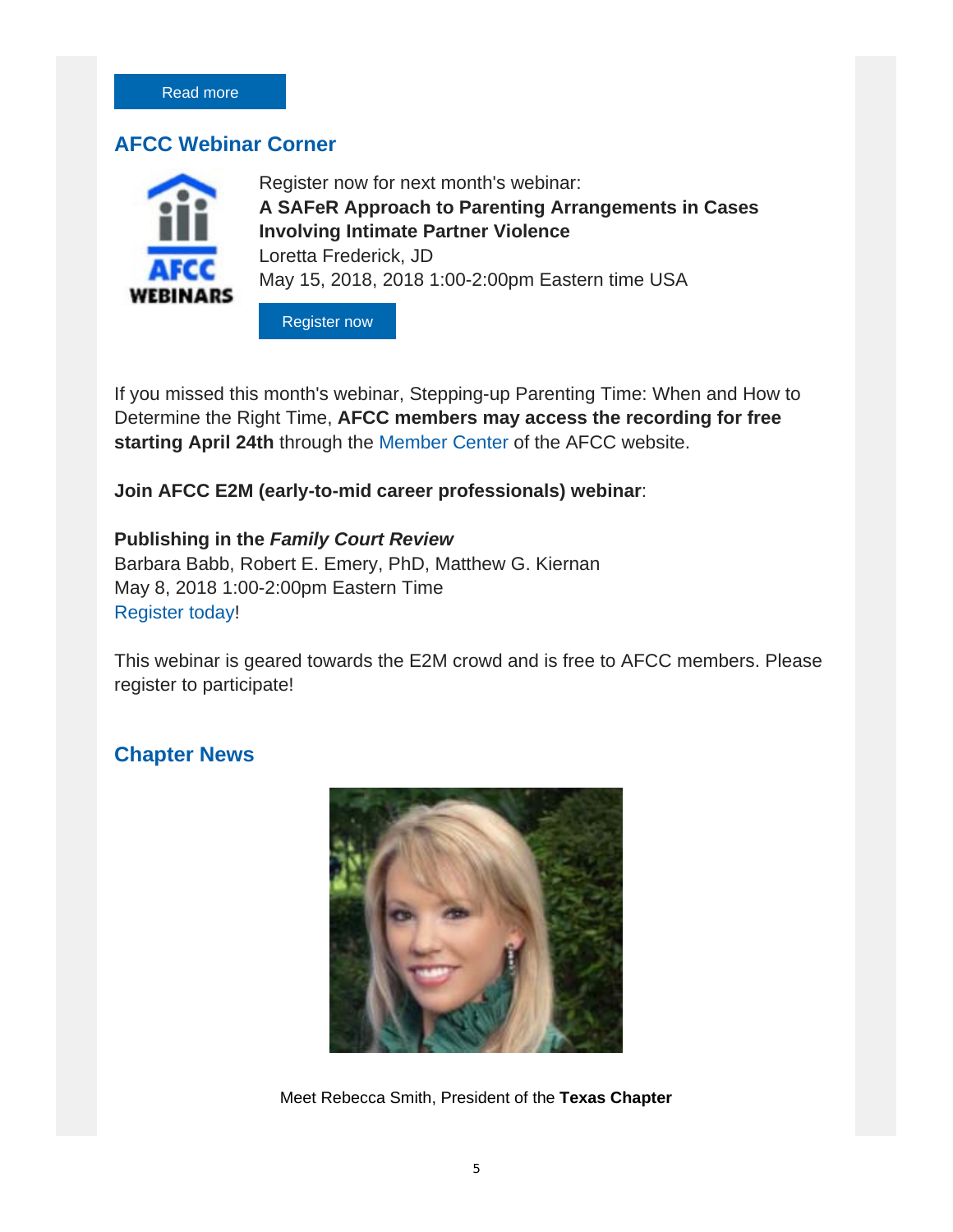#### Read more

**Association of Family and Conciliation Courts (AFCC)** 6525 Grand Teton Plaza, Madison, WI 53719 (608) 664-3750

Unsubscribe

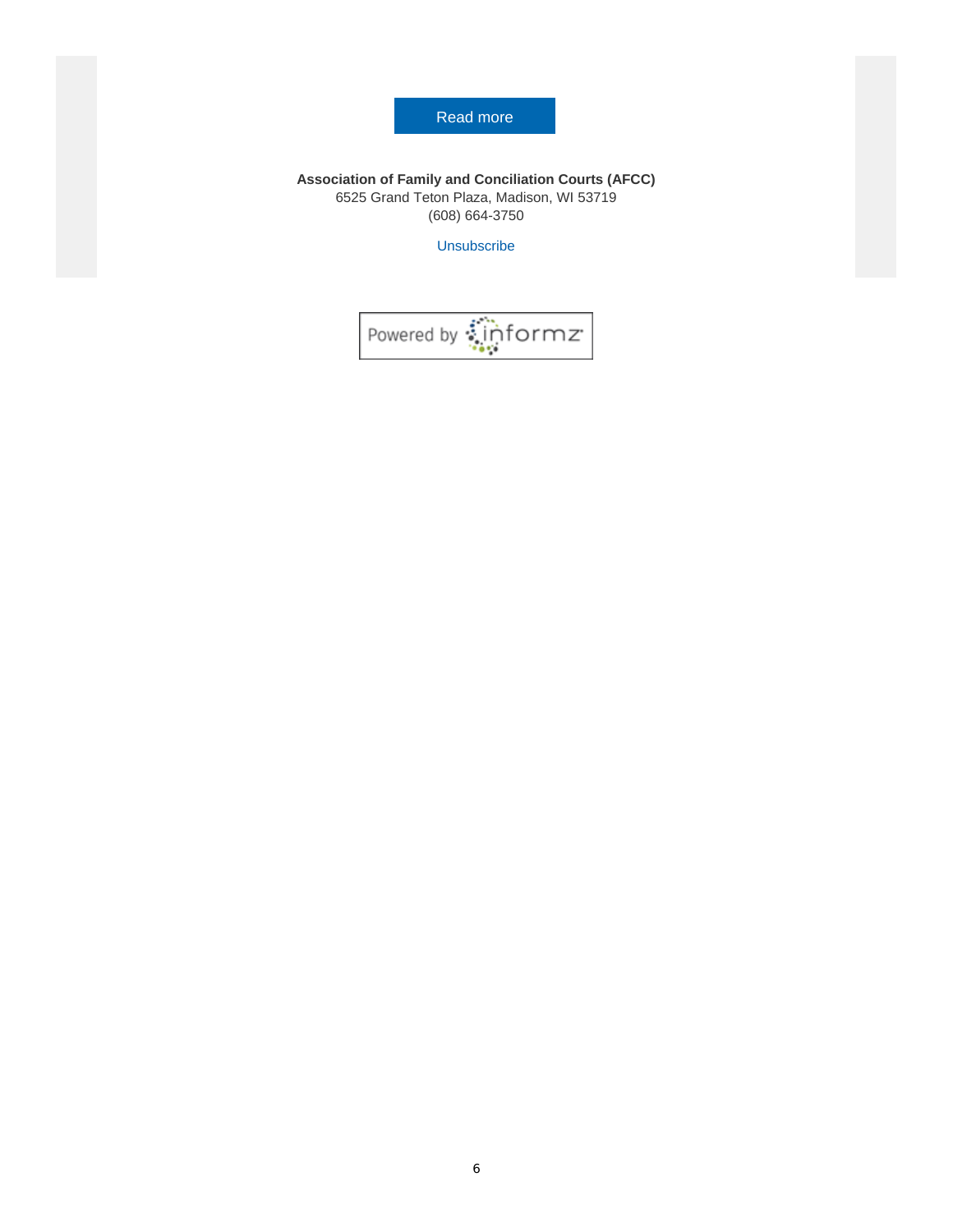

VOL. 13 NO. 4 APRIL 2018



**President's Message** *Annette T. Burns, JD Phoenix, Arizona*

I spend a lot of time thinking about self-esteem. Whether it's part of representing a client in a divorce, or acting as mediator, it occurs to me that the self-esteem of the people I'm working with is crucial to the outcome. Parties with higher self-esteem appear to be less likely to take advantage or try to prove a point with a settlement. They are less likely to be paranoid that they're being taken advantage of. People with lower self-esteem seem either largely helpless in trying to resolve a dispute, or they seem to feel they need to finally assert themselves, sometimes overly so, to avoid getting the short end of things once again.

To me, the most telltale self-esteem issue seems to be parenting time. Parents with high self-esteem do not seem to be as afraid that their relationship with their children will be harmed by giving up too much time to the other parent. They feel secure enough in their relationship with the children that they know it will survive a few days apart. They appreciate that their own relationship with the children can be strengthened by the children having good relationships with others --- including the other parent.

Back when my kids were young and we all had to worry about good child care, I heard of people complaining that their kids were getting too close to their nanny, or the babysitter was exerting a little too much authority around the house. This made them nervous (or perhaps threatened their self- esteem?). It never occurred to me that if my kids cared about their nanny, their relationship with me would in any way be diminished. Similarly, parenting time after separation or divorce doesn't have to be a zero-sum game. Arizona's public policy statute says that each parent's time with the children should be substantial, frequent, meaningful and continuing. It's really hard to argue with that! Neither Arizona's policy statement nor its statute says parents should have exactly 50% of a child's time, which we all know is hard to do. Kids are not time-shares, and they tend to spend time doing things that are not under the direct supervision of either parent. That makes it really hard to divide up a child's time exactly equally (although I've seen people try to do it with an Excel spreadsheet). The most wonderful cases for me as a practitioner (and probably for judges as well) are those where one or both parents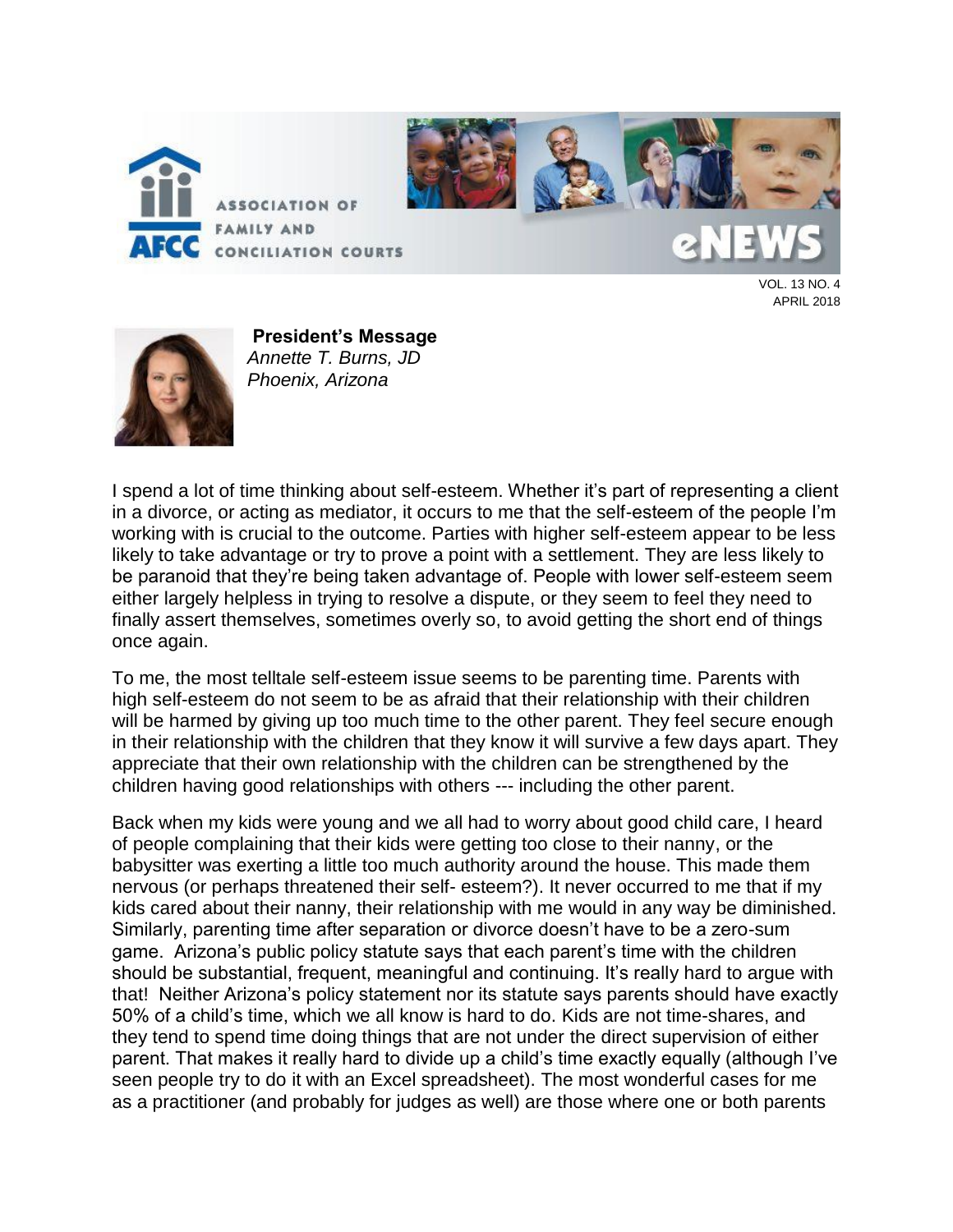stand up and say "I respect the other parent's time and want to maximize it" and then their actions and proposals do just that. I remind myself every day that those cases do exist, and in fact are still the majority of cases.

At AFCC we tend to focus on the most difficult cases, the most challenging questions, and the most divisive conflicts. We work with the 10% of the cases that take up 90% of the time and try to find ways to help the most difficult parents support the needs of their children. So sometimes we can forget that most parents are in it for the right reasons. This is especially the case in a year in which I have served as AFCC President and have focused on bigger picture issues, beyond the clients I represent or the parents I work with as a parenting coordinator. So it is important to remember that AFCC will always strive to educate parents, judges and practitioners about how to best serve children's interests. Sometimes we can best serve them by looking at, and working on, ourselves.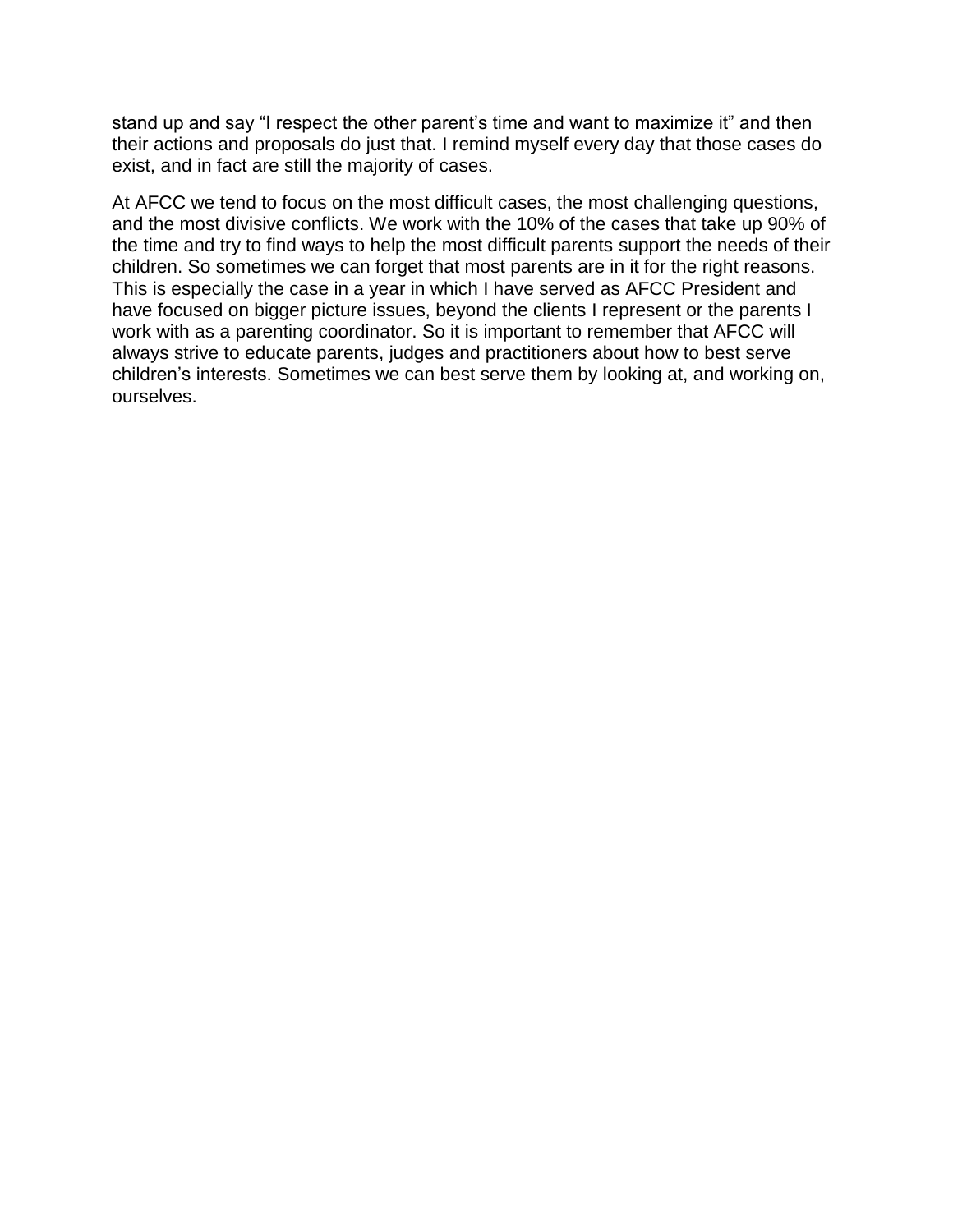

VOL. 13 NO. 4 APRIL 2018

## **10 Things to Know About Step-Up Planning: When and How to Determine the Right Time**

*Leslie Drozd & Marsha Kline Pruett*

Kline-Pruett, M., Deutsch, R. & Drozd, L. (2016). *Step-up Parenting Plans: Grounded in Research*. Parenting Plan Evaluations: Applied Research for the Family Court, editors Leslie Drozd, Michael Saini, & Nancy Olesen. Oxford University Press, 2<sup>nd</sup> edition.

I cannot say whether things will get better if we change; what I can say is they must change if they are to get better.  $-$ G. C. Lichtenberg

In the child custody field, we know that children do best when they have a relationship with parents that are reasonably able to take care of them and keep their interests in mind. We know that families change, developmentally and systemically, due to normative growth and unexpected events. We don't know how to come up with a parenting plan for 2 and 4-year old children that will for sure work ten years later. We can, though, come up with a framework to help us better know what we don't know. That framework is what we are calling a Step-Up Plan. A step-up plan involves increasing one parent's access to a child, from nothing to something, from daytimes to overnights, from supervised to unrestricted access, from less to more contact in a week. With such a plan we can help parents, counsel, and the court making an educated guess as to "when and how to determine the right time" in a manner that is similar to other decisions the family must make as the child grows up – for example, when a child is ready to cross the street herself, when it is safe for her to ride her bike to school on her own, to be dropped off at the movie theater with friends, or to drive a long distance alone on the highway.

Here are 10 things to bear in mind that we know or come close to knowing about stepping-up a child's time with a parent.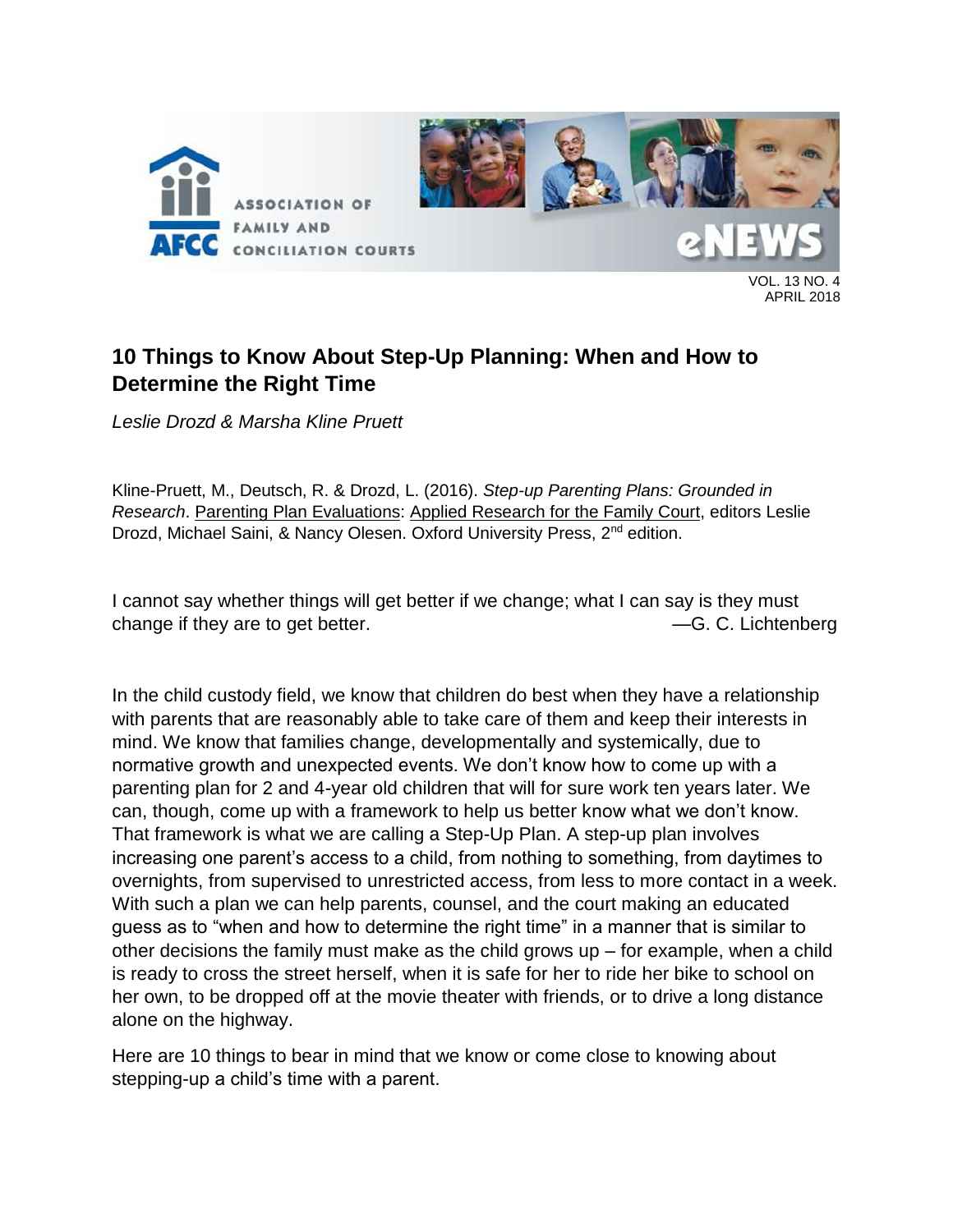- 1. **A step-up plan comes into play when one parent, usually the less-seen or nonresidential parent, requests a change in parenting access, time, and/or decision making**. The process that ensues of sorting out whether the request is in the child's best interests—and is posed at an opportune time in the child's developmental trajectory—can be difficult even when parents agree on the situation or when one parent defers to the other's wish or decision.
- 2. **A request for step-up becomes a problem when parents actively disagree.**  There is nothing fair about the process when one parent slows down a step-up process that is the other parent's deepest desire, and potentially in the child's best interests, but the parent resists the process. The parent's reasons may be based on real concerns for a child's safety or well-being; personal feelings and concerns that are more imagined than real; rooted in old wounds rather than recent ones; spilling from fears or anxieties rather than observations and understanding of the child. The major work for the clinician in these cases is to figure out how much the resisting parent can tolerate and support without bringing about the collapse of the family peace or developmental scaffolding that has been painstakingly erected.
- **3. In general, if the parents are healthy and the timing is right, step-ups are good for children.** Toward this goal, we formulated questions to ask to carefully and thoughtfully obtain clear information about child, parental, and coparental domains. This is in order to help the decision maker(s) contemplate the unique family situation under consideration.
- **4. The ultimate concern when first considering a step-up plan is whether the child and all family members are safe if the step-up is to be attempted.** Four areas of major concern are situations of intimate partner violence, child abuse or neglect, parental substance abuse, and parental mental health issues. In addition, we advise canvassing the broader context of the family and social world surrounding the child to determine if there are other serious problems in those contexts that could cause safety concerns leading to greater caution about step-ups. Examples of these types of issues might include the presence of a substance-using new boyfriend/girlfriend in the home, a life-threatening illness the child that requires vigilant physical care and medication monitoring, a volatile neighborhood, or ongoing school bullying occurrences. The presence of any of these areas—when they interfere with the child's safety, consistent and sensitive parenting, and adequate coparenting—raise a red flag. It says, "Not so fast!"
- 5. **The next consideration in creating a step-up is the stability surrounding the child's life when the step-up is being considered.** We designate two months as a cautious but reasonable period of time from which to examine whether the child's daycare or schooling and activities have been stable, for example, to avoid adding additional stress to the beginning of a new school year or change in day care. Also, significant events within the family and changes in family composition such as new partners, new children, or the loss of a beloved grandparent. When these changes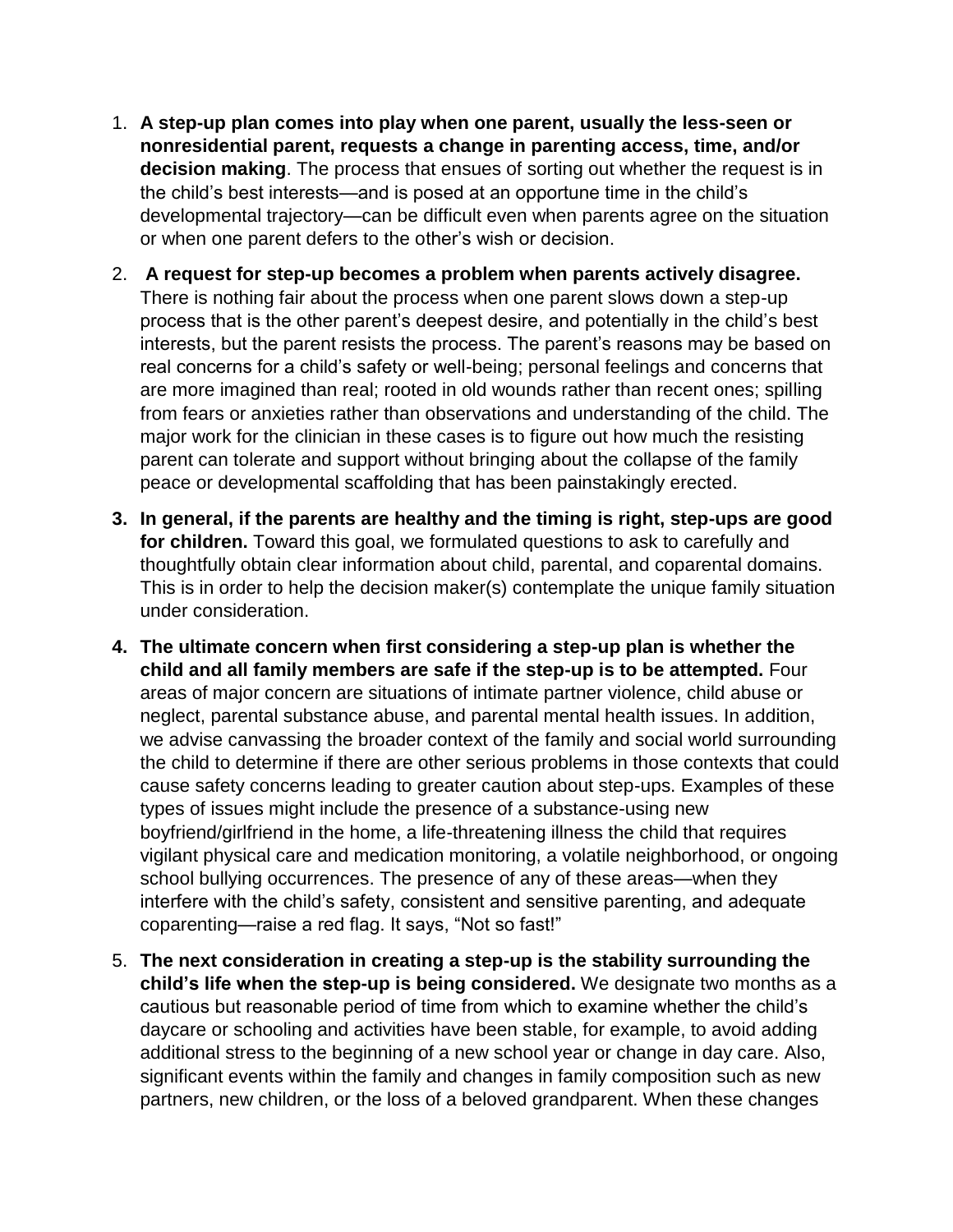are occurring, it is impossible to tell whether a step-up that is not successful was the problem, or whether other life events interfered with the child's ability to cope at that time. Positive adaptation requires time, energy, and focus. A calm period of two months or more optimizes the chances of a step-up becoming a welcomed and resilience-building context for children undergoing changes, often in a condensed period of time.

- 6. **Once the decision to do a Step-up is made after questions about safety and stability are confirmed, an analysis of the origins of the request for a step-up will help determine the possibility of the parents making a decision together with or without the support of professionals.** Documenting who is making the request, the other parent's reaction, and support or resistance coming from other professionals (e.g., therapists, lawyers), as well as the type and level of resistance expressed, provides the basis for the next step in decision making. If there is resistance on the part of a parent, understanding what the resistance is about enables an analysis of resources that need to be put into place to support the parent, allaying realistic fears and concerns and bolstering the parent's ability to cope with unfounded concerns or plaguing uncertainty.
- 7. **When parents split on the decision, one focal point for scrutiny is the child's behavior.**
	- What are parents and professionals seeing that is developmentally appropriate?
	- What is concerning?
	- How long have the concerning behaviors lasted?
	- When (In what contexts) are the behaviors occurring?
	- What is the child saying about his thoughts and feelings to parents as well as other adults involved in his care and education?

Symptoms that have lasted more than two weeks, spanning major areas of functioning—cognitive, physical, emotional, and social, provide reason for concern. The child's comfort with and ability to make transitions commensurate with the frequency and spacing at which they are scheduled is a pivotal sign that the child may be ready to cope with a change.

8. **Each parent's parenting is a second focus of inquiry.** Parental symptoms such as depression, anxiety, or impulsivity are central concerns. Substance abuse is considered on its own merits, as such risks are of a high order of magnitude. Harsh disciplinary styles indicate a parenting style that is related to poor child outcomes and parental conflict. Role reversal, characterized as inappropriate use of the child for support by a parent, manifests as a parental vulnerability that pressures the child to take care of the parent and resist change and may make it difficult for that parent to allow the child more time away from him or her. A parent's denial of the child's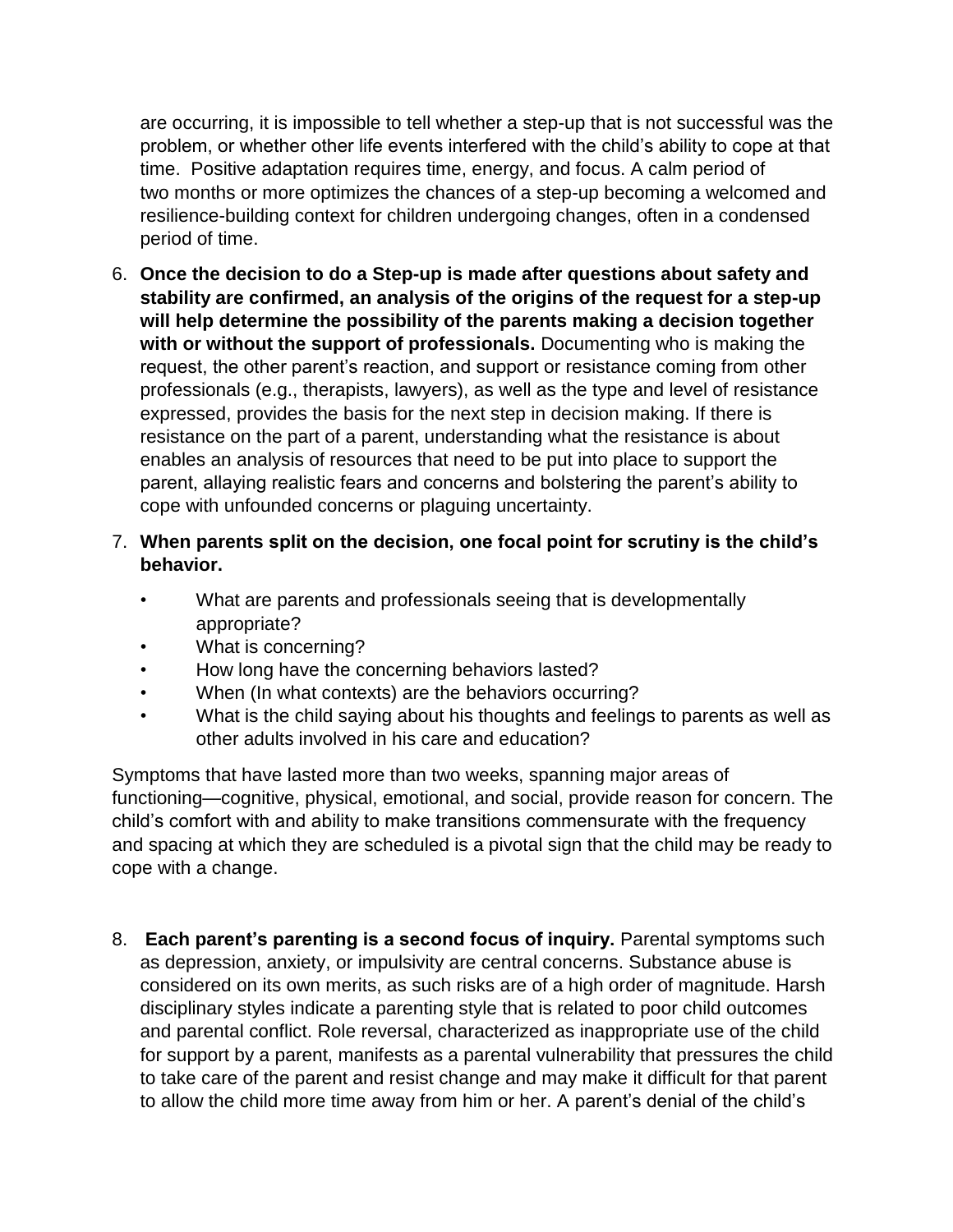participation in activities or support for homework has serious consequences for the child's social relationships and school achievement and is an indicator that parenting is either a low priority or an ineffectual area of competence. Finally, parents with widely divergent parenting styles pose risks for a step-up into a higher level of shared parenting, with younger children and special needs often requiring the most collaboration for care.

- **9. The coparental relationship is a third area of focus crucial to child development and the potential success of a step-up plan.** Children's direct exposure to parental conflict is the most obvious barrier to a step-up. More subtle forms of coparental conflict must also be considered: Inability or unwillingness to communicate about the child; the parents' flexibility with, versus rigid adherence to, the schedule; interference with the quantity or quality of the other parent's time with the child; disavowal of the shared parenting experience by downplaying or prohibiting the child's acknowledgment of her experience with the other parent; or interference with extended family
- **10.The goal of using a framework like the Step-Up Plan is for parents and professionals to distinguish between changes that are likely to harm a child from changes that are not desirable but aren't truly harmful.** Resources that shore up behavioral or familial weaknesses are critical. The book chapter provided at the beginning of this short article provides types of resources that are likely to be most helpful with each type of question or concern enumerated. We encourage coordination with pediatricians and school counselors, coparent counseling or consultation, mediation, therapy for individual or subgroups within the family, high conflict groups. Other interventions may be appropriate such as parenting coordination. In the best outcome, each parent maintains a vigilant, protective stance while getting the personal or therapeutic supports necessary to allow forgiving past affronts and more positive attitudes and behaviors. Such would exude from a coparenting position of strength and generosity, when appropriate.

This framework is best used as a guide and not a formula. Some factors should be given more weight than other factors in any particular case, dependent upon individual factors about the child or one or both of the parents. While safety always comes first, we believe step-up plans should be given serious consideration when risk factors are absent or controlled and the plan does not seem to pose undue risk to the child.

Once a step-up is put into place, follow-up should be scheduled. If the concern is low, scheduling the follow-up one month out for children under two years, two months out for children under 3 years, and three to four months out for older children offers a rule of thumb. However, if the level of concern about the step-up's feasibility or suitability is high, shorter follow-up times may be desirable.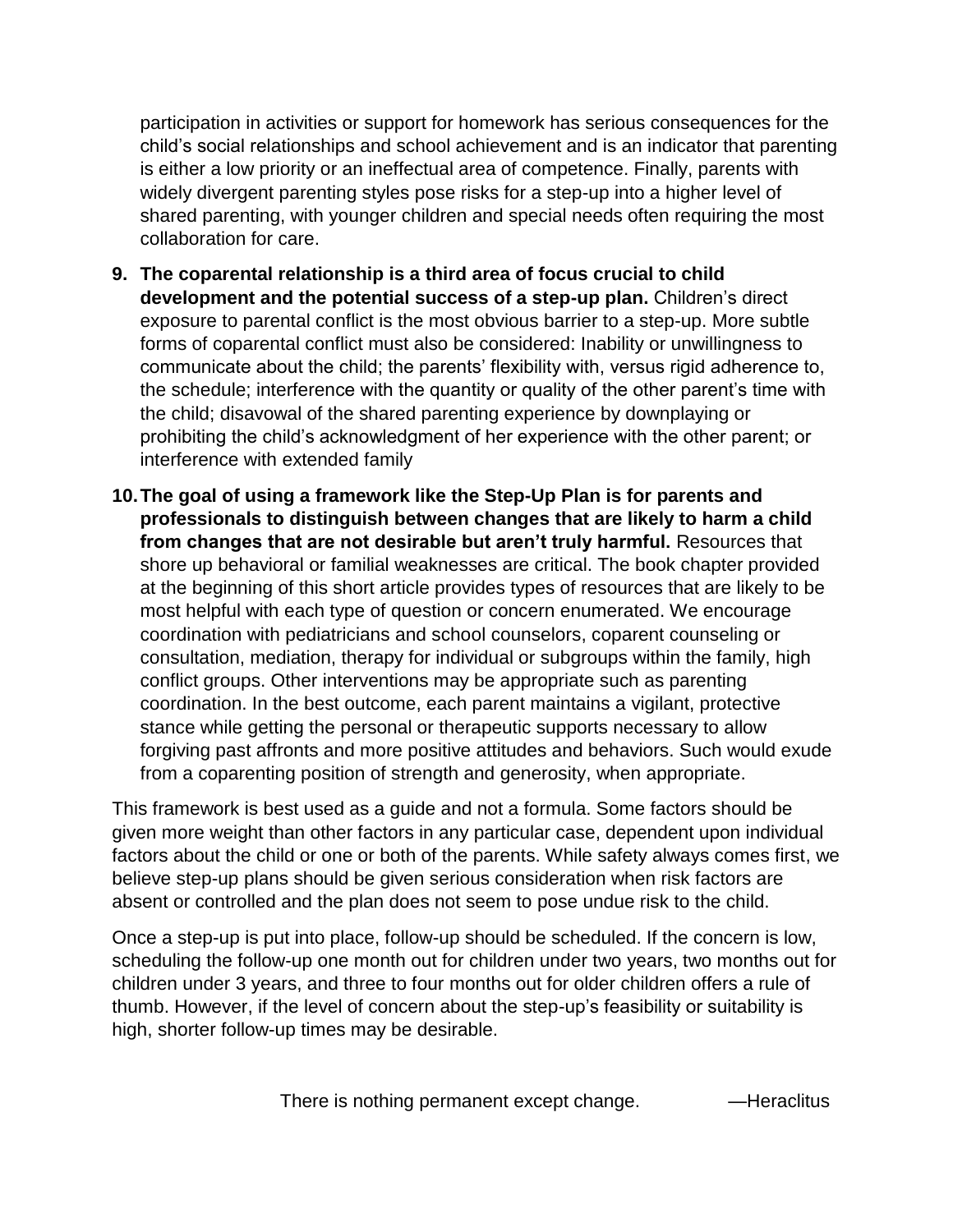*Marsha Kline Pruett, PhD, ABPP is the Maconda Brown O'Connor Professor and Associate Dean of Academic Affairs at Smith College School for Social Work. She has a Ph.D. in Clinical/Community Psychology from University of California, Berkeley and a master's degree in legal studies from the Yale School of Law. She also has a master's degree in Psychological Services in Education. She has been in practice for over 25 years and has published numerous articles, books, and curricula on topics pertaining to couple relationships before and after divorce, father involvement, ADR programs and interventions, young children and overnights, and child outcomes. Her books include Your Divorce Advisor: A Psychologist and Attorney Lead You through the Legal and Emotional Landscape of Divorce (Fireside) and Partnership Parenting (Perseus). She provides training nationally and abroad to mental health and legal professionals. She is the immediate Past President of the Association of Family and Conciliation Courts.* 

*Leslie Drozd, Ph.D. practices in Newport Beach, California in clinical and forensic psychology with expertise in family violence, alienation, gate-keeping, resist-refuse dynamics, child abuse, and substance abuse. She was been the founding editor of the Journal of Child Custody, is on the editorial board for Family Court Review, and AFCC task forces that created the Model Standards of Practice for conducting child custody evaluations and evaluations with intimate partner violence. She is an editor of Parenting Plan and Child Custody Evaluations: Applied Research for Family Court, that reviews the current research in fields related to family law. She has received AFCC's John E. Van Duzer Distinguished Service Award for her outstanding contributions and achievements.*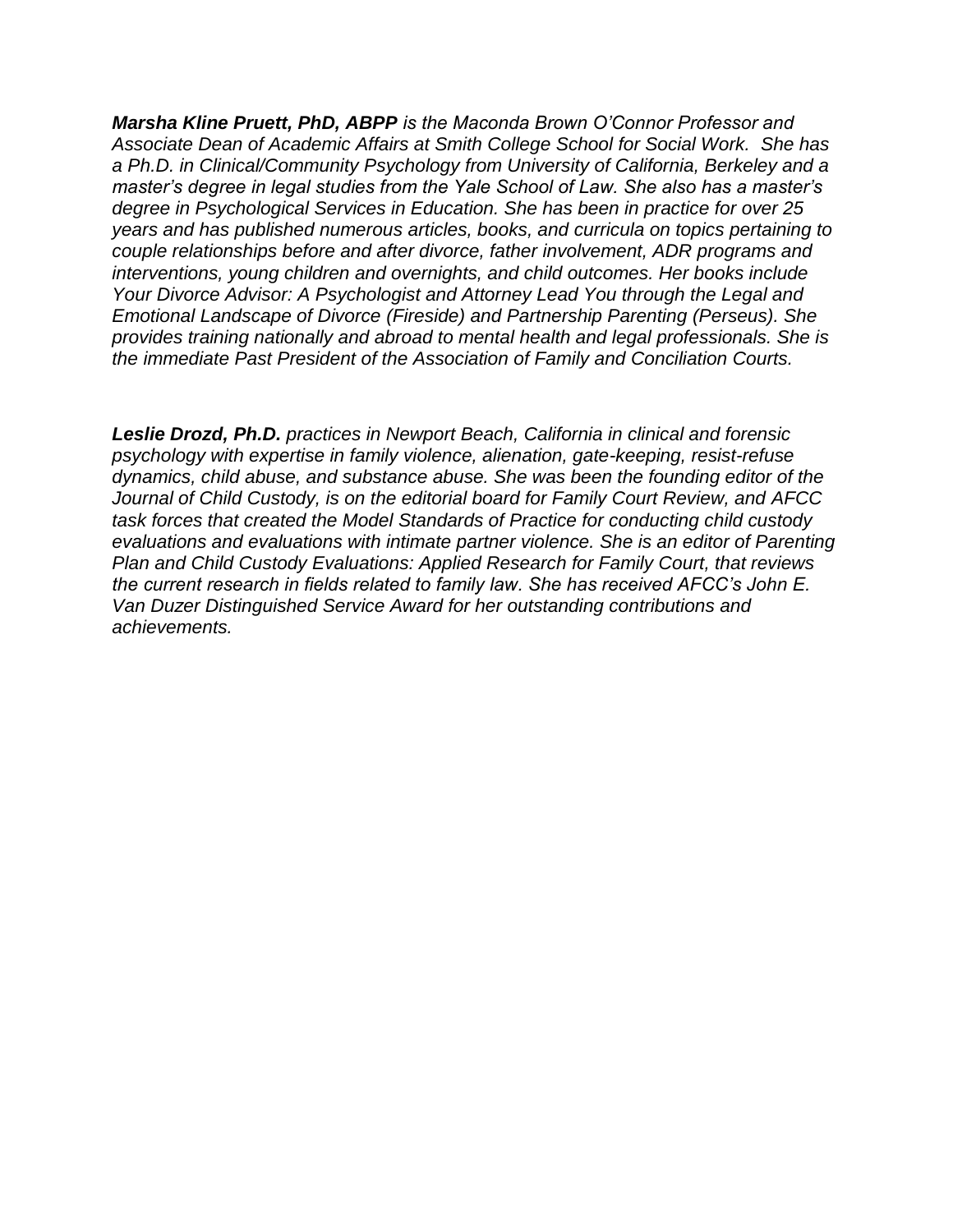

VOL. 13 NO. 4 APRIL 2018

## **Letter to the Editor**

*patti cross, JD and Tami Moscoe, JD*

Dr. Bernie Mayer in his article, *Can We Talk? What we have learned about how to have productive conflicts about family policy and family law*, in the January 2018 Family Court Review states:

"…but the more essential challenge is to establish durable and productive channels of communication…."

Also,

"Perhaps we start by connecting to those with whom we disagree but who are not diametrically opposite from us in values or beliefs. In doing so, however, we should reach out to those with views, beliefs and backgrounds that lie outside our comfort zone or experience and that force us to grow our circles and stretch our capacity to be compassionate."

And, yet, in the same speech, Dr. Mayer refers to "a service monopoly – the legal profession". He asks if the legal profession is too powerful in the divorce system. He alleges that the legal profession has been "defensive and disheartening" when approached about legal reforms. He concludes that we, as legal professionals are "more focused on protecting professional self-interest" and that we "protect our own turf".

With these statements, Dr. Mayer is ignoring his own advice about opening channels of productive communication to facilitate progress on difficult issues, without an awareness of what it is that family lawyers and judges actually do.

Simply by way of example, in recent years in Ontario, family lawyers have worked extensively on expanding the public's access to unbundled legal services, we have made several proposals for process improvements both to the Family Rules Committee and to the Attorney General, we have worked incredibly hard to support Unified Family Court expansion, we have welcomed family mediators at every court site in Ontario and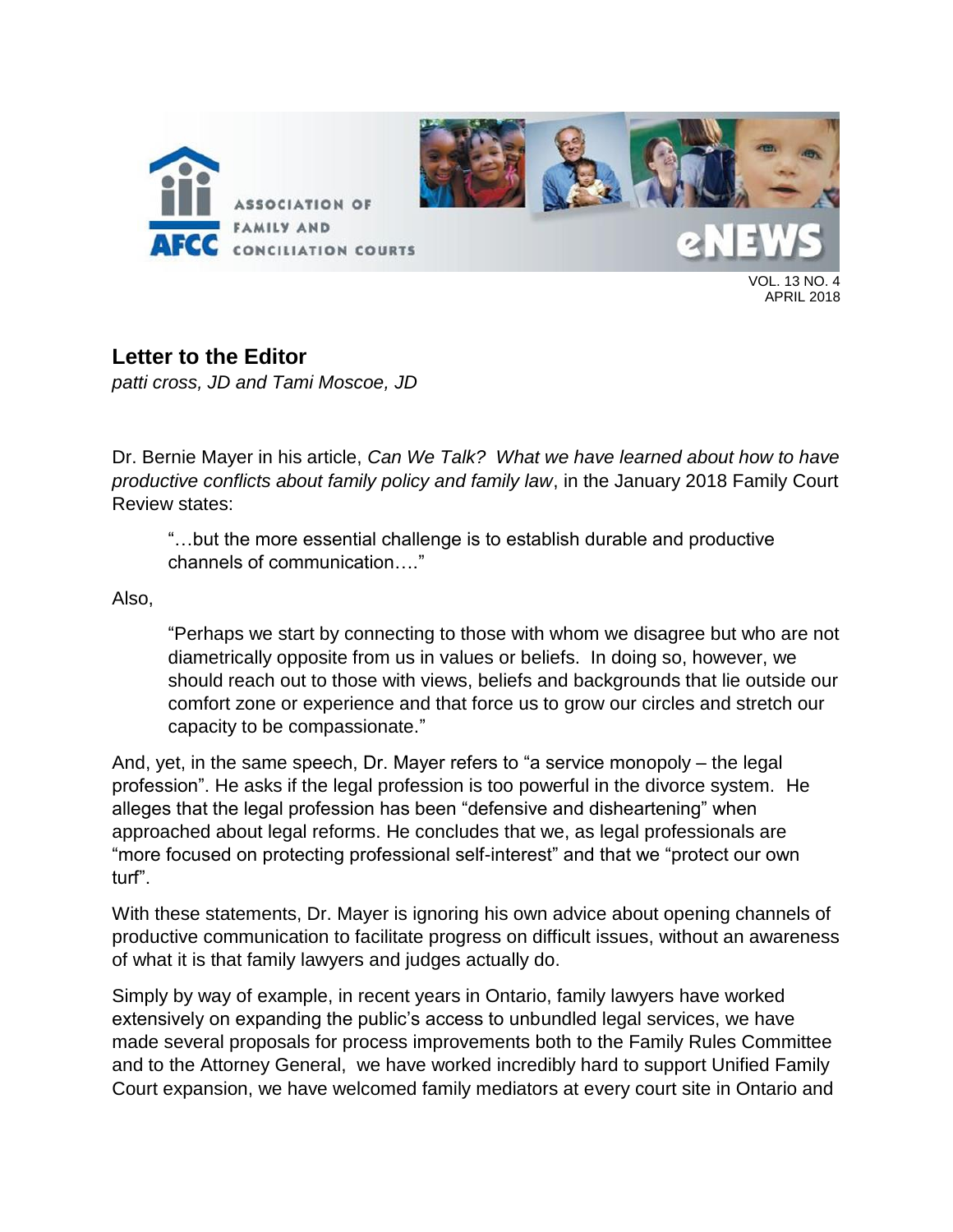worked to ensure their success, we have contributed to various reports on how to ensure access to justice, and we have attended endless access to justice meetings to develop and implement concrete improvements. In doing so, we have volunteered our skills, knowledge and time on too many occasions to count. And, we continue to do so.

Our colleagues in the private family bar are no different. Moreover, it is not only family lawyers who do this. Judges in Ontario work incredibly hard to case manage difficult family cases. They help unrepresented litigants manoeuver their way through the court process with limited and, at times, no access to legal advice. They refer litigants to mediators when they believe that they could be better served by them. They, too, have volunteered their time and expertise, at each and every opportunity, to improve the family justice system.

Dr. Mayer - there are specific and solid reasons why we and our colleagues in the private family law bar do not agree with portions of the Family Legal Services Review that was completed by Justice Bonkalo. But, you have not asked us why. Instead, you allege that we are self-interested and protecting our turf. Perhaps, you may want to actually listen to us and invite us to engage in the respectful dialogue that you advocate for before jumping to such disparaging conclusions.

By way of example, here are just a few problematic aspects of the Family Legal Services Review. To start, the Review relies on "data" to establish that unrepresented litigants always do worse than represented parties. However, this conclusion is based on artificial intelligence from civil and not family cases. Further, it is based on an assessment of whether or not the litigants received all the relief that they had sought, regardless of whether the relief was grounded in law or reasonable. Any assessment of the appropriateness of outcomes for self-represented litigants needs to be both more accurate and more nuanced than this piece of limited information.

Further, there is an incorrect assumption that high-priced lawyers are people's only avenue of recourse when they are involved in a family matter. There are a number of front-end legal services that are provided to litigants in Ontario's courthouses, many of them at no cost. There are Legal Aid Ontario (LAO) duty counsel, LAO advice counsel, Pro Bono Law Students, Community Legal Clinics, onsite mediation, information sessions and a myriad of other services available to assist people who don't have a lawyer. (We can assure you that the lawyers and mediators who volunteer for these positions are not doing it for the money.)

These are just a smattering of examples of what goes on in Ontario's family courts in order to assist people. Although the Review touched on these services and explained the number of people who had been served by them, it failed to consider the significant opportunity for improvement from a modest increase in funding to support these services.

Similarly, the Review incorrectly assumed that the only reason that people are unrepresented is because they cannot afford a lawyer. Research demonstrates that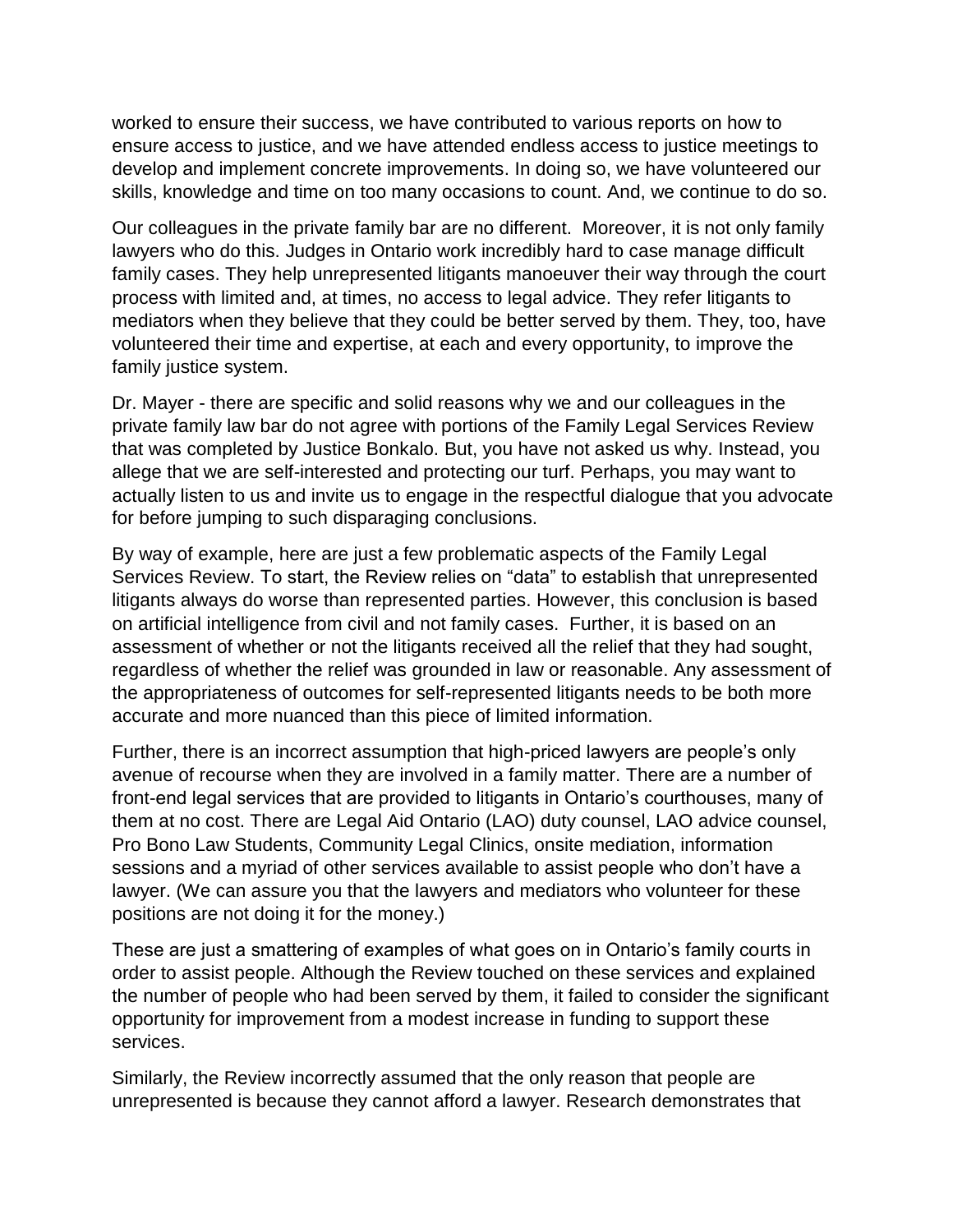while limited finances are important, litigants represent themselves for myriad reasons,  $including$  including increases in "do it yourself" attitudes<sup>1</sup> and litigants who believe that their position should govern despite what the law provides.

And, as a last example, the Review assumed that paralegals will be cheaper than lawyers. We would like to know where we can find any evidence to support this conclusion.

Dr. Mayer - many, if not most, family litigants who appear in court are vulnerable and face complex legal issues. We understand that. Our colleagues understand that. And, judges also understand that. To impose, as the Family Legal Services Review advocates, a "social experiment<sup>2</sup>" on these families through the use of paralegals as a substitute for proper legal advice is not an appropriate solution to this complex societal problem.

We look forward to your reply.

Yours truly,

 $\overline{a}$ 

patti cross and Tami Moscoe Family Lawyers Ontario

Please note that this response reflects the personal views of the authors.

<sup>&</sup>lt;sup>1</sup> Judith G. McMullen and Debra Oswald "Why Do We Need a Lawyer?: An Empirical Study of Divorce Cases" (2010) 12 JL & Fam Stud 57; See also: Nicholas Bala, Rachel Birnbaum and Lorne Bertrand "The Rise of Self-Representation in Canada's Family Courts: The Complex Picture Revealed in Surveys of Judges, Lawyers & Litigants, May 2013

<sup>2</sup> Thank you to AFCC-O for this thought.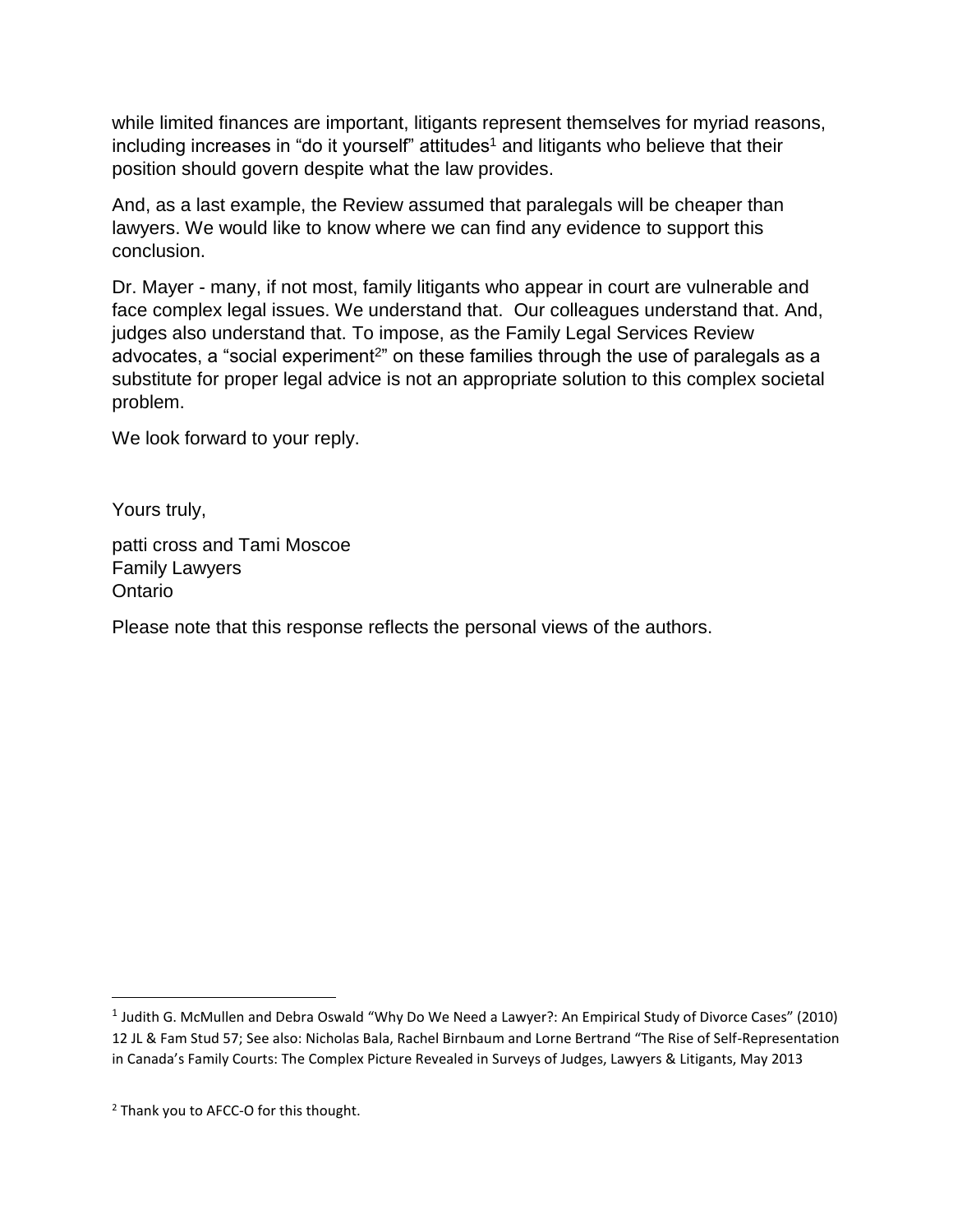

APRIL 2018

## **Response to letter from Tammy Moscoe and patti cross**

*Bernie Mayer, PhD*

Thanks for the opportunity to respond to the letter from patti cross and Tammy Moscoe, which called into question some of the observations that I made in my address to the AFCC Annual Conference in 2017 which were reprinted in the last issue of the FCR.

Of course I appreciate all the good work that their organizations and others have done to improve services to family litigants, both inside and outside the courts. But their argument misses the point. We are facing a massive problem in the US and Canada (and the UK, Australia, New Zealand, and elsewhere) that is far beyond what the wellintended but small scale initiatives they describe can address. Across Canada and the US, 50% plus of people appearing on family matters represent themselves. This number is upwards of 80% in some urban locations, such as the Jarvis Street Family Court in Toronto. This means that on any single day there will be hundreds of unrepresented people in the courthouse, far more than Duty Counsel can possibly assist. Family legal aid eligibility for a single person is set at a threshold of just over \$13,000 per annum in Ontario. Who making \$14,000 – or \$50,000, or even \$75,000 – can afford a family lawyer at upwards of \$450 an hour?

Study after study (for example, [Cases Without Counsel](http://iaals.du.edu/honoring-families/projects/ensuring-access-family-justice-system/cases-without-counsel) in the US (2016), the [Lord](https://www.judiciary.gov.uk/wp-content/uploads/2014/05/report-on-access-to-justice-for-litigants-in-person-nov2011.pdf)  [Chancellor's Report in England and Wales](https://www.judiciary.gov.uk/wp-content/uploads/2014/05/report-on-access-to-justice-for-litigants-in-person-nov2011.pdf) (2011) and the [National Self-Represented](https://representingyourselfcanada.com/wp-content/uploads/2016/09/srlreportfinal.pdf)  [Litigants Study in](https://representingyourselfcanada.com/wp-content/uploads/2016/09/srlreportfinal.pdf) Canada (2013 and in subsequent annual reporting) has indicated that by far the most important reason for this is that people cannot afford lawyers. Many in these studies start out with lawyers, but run out of money. Among those who have conducted credible empirical research on this phenomenon rather than relying on anecdote, this fact is no longer in any doubt.

In the words of Gillian Hadfield, a Professor of Law at the University of Southern California, "(I)t is time to admit that we have allowed tremendously complex legal processes to develop that exploit the fact that the vast majority of people cannot manage tremendously complex legal processes" (from @ghadfield on January 29, 2018).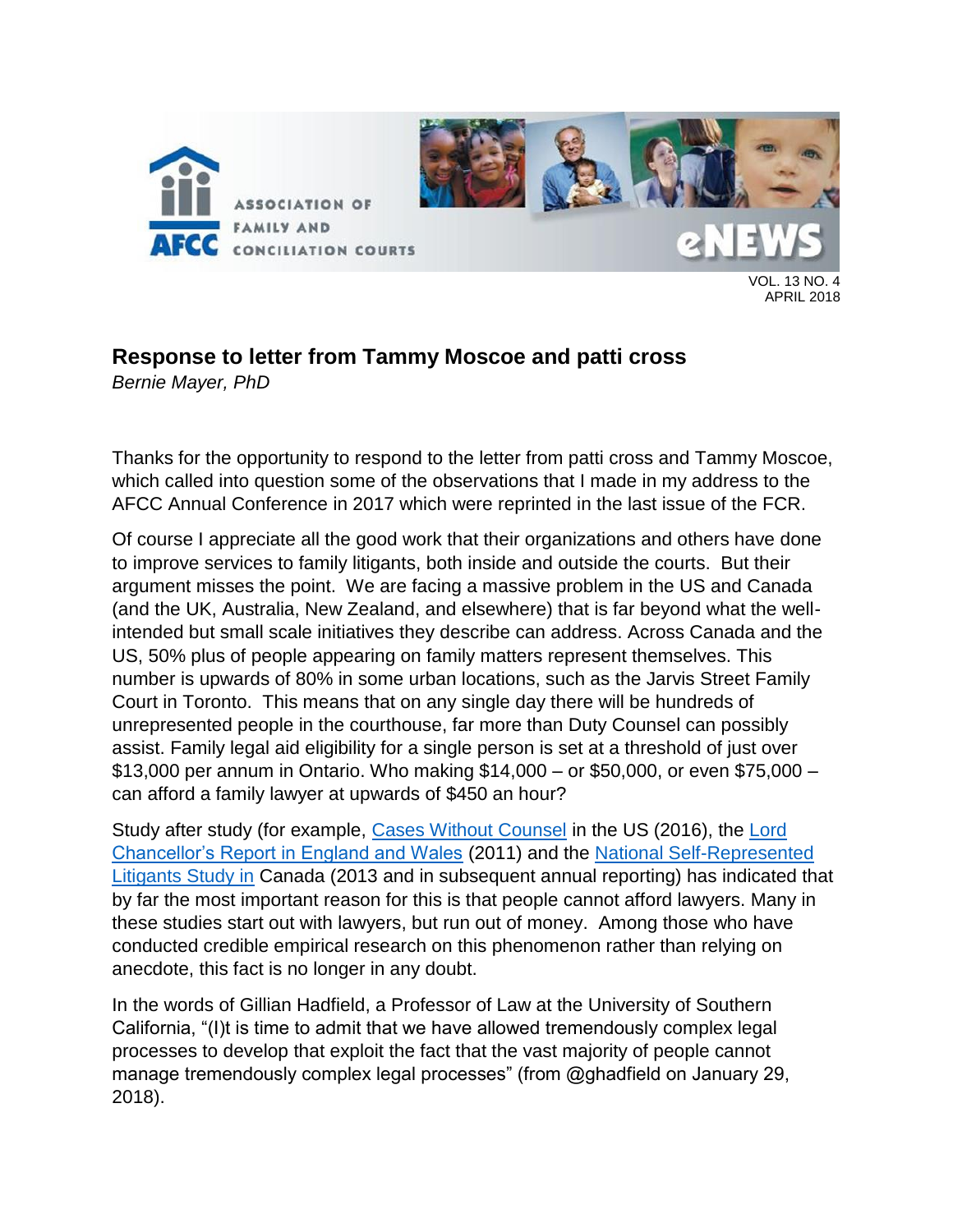I do not believe that anyone is suggesting that allowing paralegals to work on family cases is a panacea for the access to justice crisis. The problem requires a multi-faceted solution – but the key point here is that it is a massive problem that no amount of pro bono or public assistance can solve (see Hadfield, a leading legal economist, [on this](https://www.nycourts.gov/accesstojusticecommission/PDF/CLS-TaskForceREPORT_Nov-2012.pdf)  [point also\)](https://www.nycourts.gov/accesstojusticecommission/PDF/CLS-TaskForceREPORT_Nov-2012.pdf). The reflexive resistance by the family bar in Ontario, as well as by some alternative dispute resolution groups, to even considering the idea of some services being offered more affordably by trained licensed professionals who are not lawyers is a symptom of the denial of the legal profession of the profound and systemic nature of this problem which is undermining the trust of the public in our justice system.

Moscoe and Cross suggest, for reasons unclear to me, that I am not really interested in genuine dialogue nor am I properly informed about what actually happens in the family justice system. As many of your readers may know, in addition to my own work as a mediator, I have worked with family lawyers, family mediators, court administrators, and judges for over 35 years and have participated in numerous meetings, policy dialogues, and conferences about problem of access to justice and services to divorcing families.

Let me reaffirm: I am interested in engaging in dialogues – and open to any ideas – that seek to address the scale of the problems that we face in providing genuine access to justice for family litigants. As I said in [previous comments](http://www.adrhub.com/profiles/blogs/response-to-afcc-ontario-s-comments-on-the-bonkalo-report) addressed to O-AFCC in July, 2017: "I would welcome further discussions, dialogue or interchange about this. I think we could use our very disagreements as a basis on which to engage the membership in a serious discussion of the systemic problems we face in providing services to Ontario's families." I continue to be open to such a conversation and look forward to participating in a panel with others from Ontario on this very topic at the Annual Conference of the AFCC in Washington, D.C., in June.

Bernie Mayer, PhD Professor of Conflict Studies Creighton University